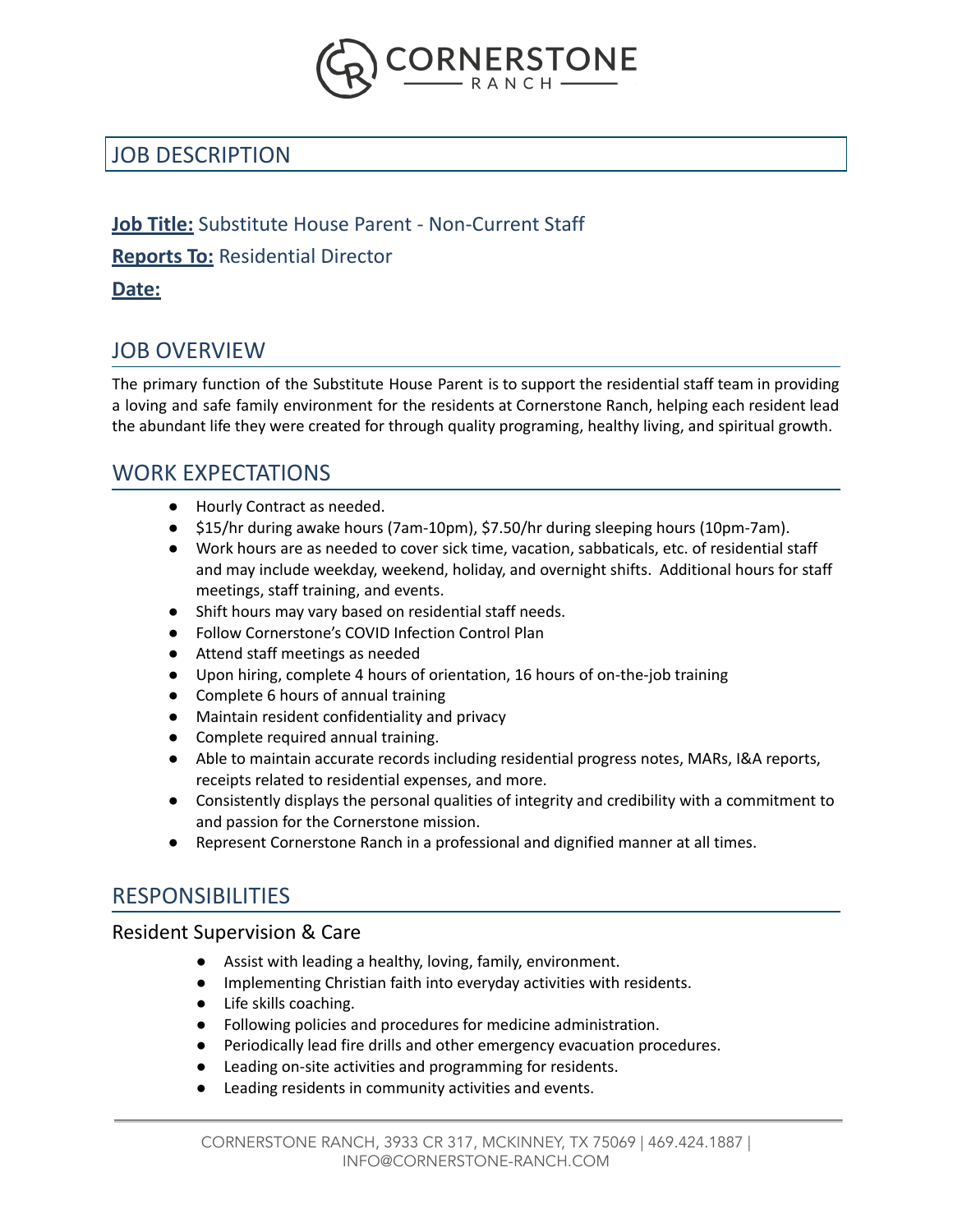- Helping residents work towards each person's goals.
- Behavior management.
- Daily assistance with resident hygiene.
- Address non-emergency medical needs within scope of training.
- Leading residents in maintaining a healthy lifestyle through exercise and nutritious eating habits.

#### Household Management:

- Meal preparation and cleanup.
- Maintaining cleanliness of the house.
- Creating a welcoming environment for residents, volunteers, and visitors.
- Communicate household needs with the residential team.

#### Administrative

- Maintain required program documentation.
- Assist in keeping the house compliant to state licensing standards.

## **COMPETENCIES**

To perform the job successfully, an individual should demonstrate the following competencies:

- **Adaptability** Adapts to changes in the work environment in a positive manner. Changes approach or method to best fit the situation. Manages competing demands. Accepts criticism and feedback. Applies feedback to improve performance.
- **Attendance and Punctuality** Begins working on time. Arrives at meetings and appointments on time. Ensures work responsibilities are covered when absent. Keeps absences within guidelines. Schedules time off in advance.
- **Communications** Exhibits good listening and comprehension. Expresses ideas and thoughts in written form. Expresses ideas and thoughts verbally. Keeps others adequately informed. Selects and uses appropriate communication methods.
- **Dependability** Commits to doing the best job possible. Follows instructions, responds to supervisor's direction. Keeps commitments. Meets attendance and punctuality guidelines. Responds to requests for service and assistance in a positive manner. Takes responsibility for own actions. Uses time efficiently and works in an organized manner.
- **Integrity** Upholds organizational mission, values and goals. Inspires the trust of others. Keeps commitments. Treats people with respect. Works ethically and with integrity. Acts in accordance with vision.
- **Safety and Security** Observes safety and security procedures. Recognizes and responds in a proactive manner to potentially unsafe conditions. Uses equipment and materials properly. Determines and applies appropriate action beyond guidelines.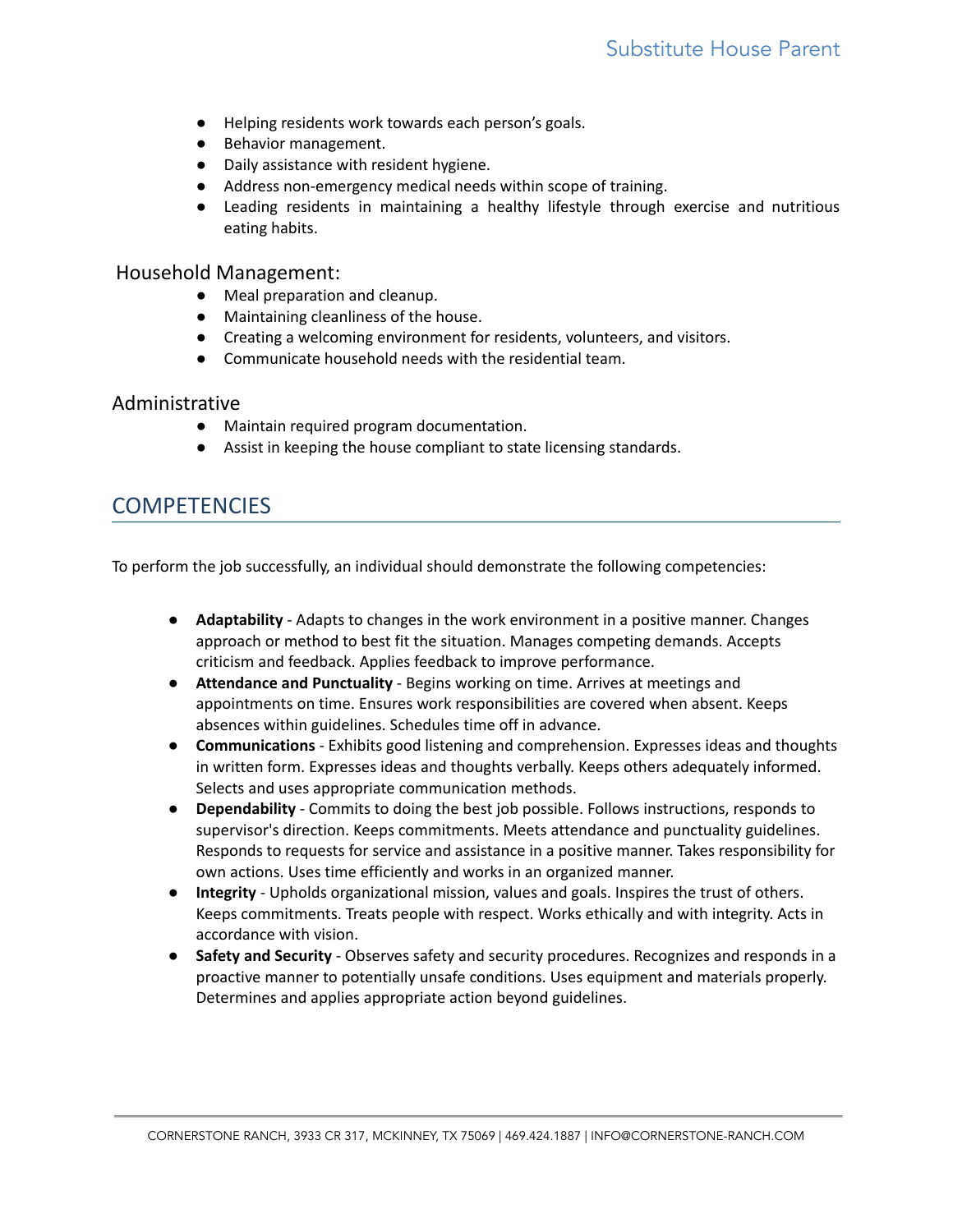## QUALIFICATIONS

Education and Experience:

● Must be at least 21 years old and be a high school graduate and have a minimum of 1 year related experience, or equivalent combination of education and experience.

#### Language Skills:

● Ability to read and write routine reports and correspondence. Ability to speak effectively before groups of visitors, volunteers and families.

Reasoning Ability:

● Ability to solve practical problems and deal with a variety of concrete variables in situations where only limited standardization exists. Ability to interpret a variety of instructions furnished in written, oral, diagram, or schedule form.

Other Knowledge, Skills or Ability:

● Demonstrate care, compassion, and patience when working with adults with special needs. Have experience (volunteer or paid) working with adults who have intellectual or developmental disabilities. Microsoft software skills.

## PHYSICAL DEMANDS

- The physical demands described here are representative of those that must be met by an employee to successfully perform the essential functions of this job. Reasonable accommodations may be made to enable individuals with disabilities to perform the essential functions.
- The employee must frequently lift and/or move up to 25 pounds. While performing the duties of this Job, the employee is regularly required to sit; reach with hands and arms and talk or hear. The employee is frequently required to stand and walk. The employee is occasionally required to climb or balance and stoop, kneel, crouch, or crawl.
- This job description should not be construed to imply that these requirements are the exclusive standards of the position. Incumbent will follow any other instructions, and perform any other related duties, as may be required of the supervisor.

ACKNOWLEDGED: Employee Printed Name Date

\_\_\_\_\_\_\_\_\_\_\_\_\_\_\_\_\_\_\_\_\_\_\_\_\_\_\_\_\_ \_\_\_\_\_\_\_\_\_\_\_\_\_\_\_\_\_\_\_\_\_\_\_\_\_\_\_\_\_ \_\_\_\_\_\_\_\_\_\_\_\_\_\_\_\_\_\_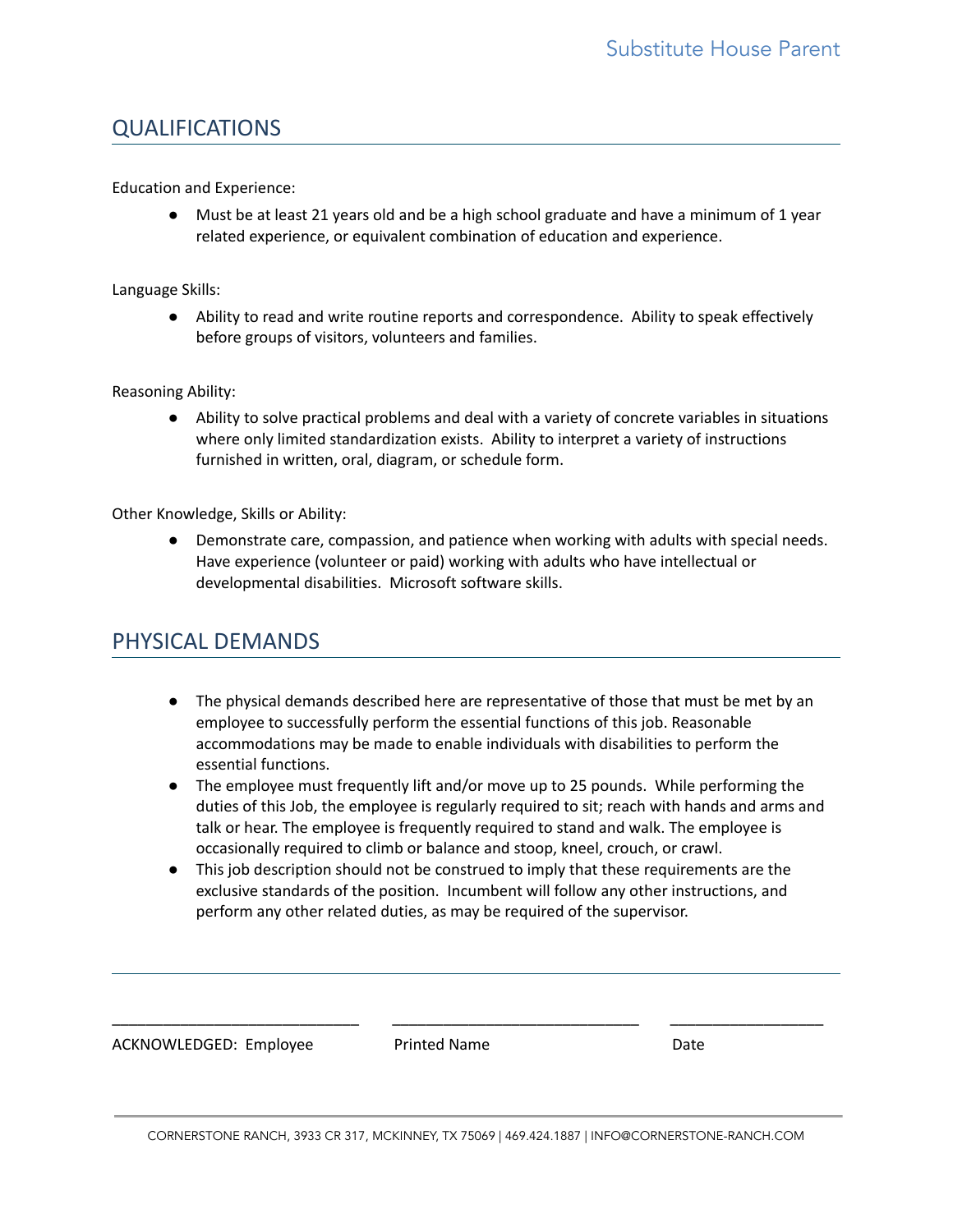# **Competencies & Skills for Direct Care Staff**

| Adaptability                      | Adapts to changes in the work environment in a positive manner. Changes approach or method to best fit the situation.<br>Manages competing demands. Accepts criticism and feedback. Applies feedback to improve performance.                                                                                                                                                                                          |
|-----------------------------------|-----------------------------------------------------------------------------------------------------------------------------------------------------------------------------------------------------------------------------------------------------------------------------------------------------------------------------------------------------------------------------------------------------------------------|
| <b>Attendance and Punctuality</b> | Begins working on time. Arrives at meetings and appointments on time. Ensures work responsibilities are covered when<br>absent. Keeps absences within guidelines. Schedules time off in advance.                                                                                                                                                                                                                      |
| Communications                    | Exhibits good listening and comprehension. Expresses ideas and thoughts in written form. Expresses ideas and thoughts<br>verbally. Keeps others adequately informed. Selects and uses appropriate communication methods.                                                                                                                                                                                              |
| Cooperation                       | Displays positive outlook and pleasant manner. Establishes and maintains effective relations with participants, families,<br>staff and visitors. Exhibits tact and consideration. Offers assistance and support to co-workers and volunteers. Works<br>actively to resolve conflicts. Works cooperatively in group situations.                                                                                        |
| Dependability                     | Commits to doing the best job possible. Follows instructions, responds to supervisor's direction. Keeps commitments.<br>Meets attendance and punctuality guidelines. Responds to requests for service and assistance in a positive manner.<br>Takes responsibility for own actions. Uses time efficiently and works in an organized manner.                                                                           |
| Initiative                        | Measures self against standard of excellence. Sets and achieves challenging goals. Seeks increased responsibilities.<br>Creates and implements new activities, programs and or procedures. Undertakes self-development activities.<br>Volunteers readily.                                                                                                                                                             |
| Integrity                         | Upholds organizational mission, values and goals. Inspires the trust of others. Keeps commitments. Treats people with<br>respect. Works ethically and with integrity. Acts in accordance with vision.                                                                                                                                                                                                                 |
| Job<br>Knowledge                  | Competent in required job skills and knowledge. Displays understanding of how job duties relates to overall success of<br>the program. Exhibits ability to learn and apply new skills. Requires minimal supervision. Uses resources effectively.<br>Demonstrates accuracy and thoroughness. Displays commitment to excellence. Looks for ways to improve and promote<br>quality. Monitors own work to ensure quality. |
| Judgment and Leadership           | Motivates others to perform well. Inspires respect and trust. Exhibits sound and accurate judgment. Reacts well under<br>pressure. Displays willingness to make decisions that promote the vision, mission and values of CR. Supports and<br>explains reasoning for decisions. Displays passion and optimism.                                                                                                         |
| <b>Organizational Support</b>     | Benefits organization through outside activities. Completes administrative tasks correctly and on time. Follows policies<br>and procedures. Supports organization's goals and values.                                                                                                                                                                                                                                 |
| Problem<br>Solving                | Identifies problems or potential problems. Gathers and analyzes information skillfully. Resolves problems in early stages.<br>Develops innovative approach to problems and ideas. Generates suggestions for improving work. Meets challenges with<br>resourcefulness. Works well in group problem solving situations. Develops alternative solutions.                                                                 |